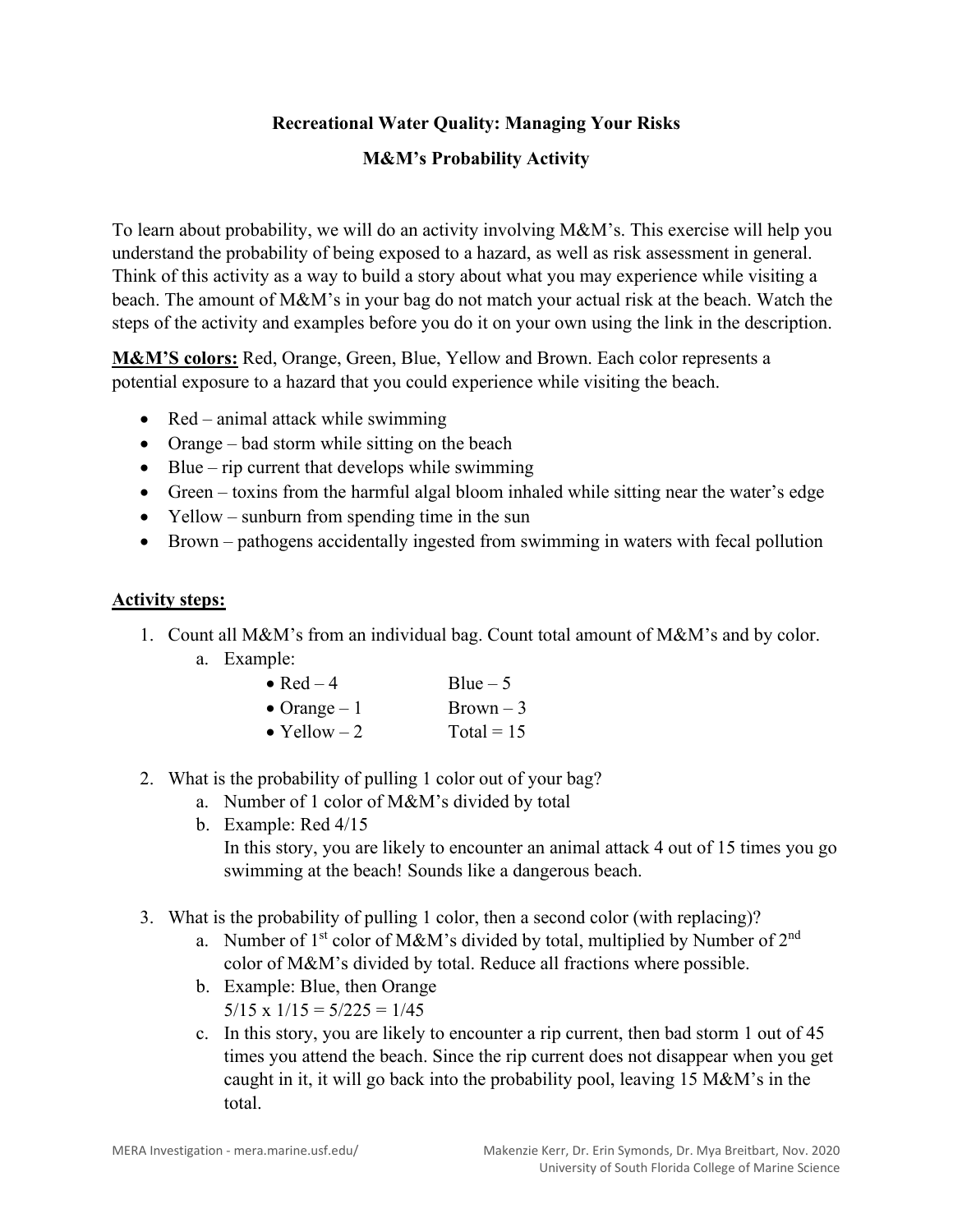- 4. What is the probability of pulling 1 color, then a second color (without replacing)?
	- a. Number of  $1<sup>st</sup>$  color of M&M's divided by total, multiplied by Number of  $2<sup>nd</sup>$ color of M&M's divided by (total  $-1$  M&M). Reduce all fractions where possible.
	- b. Example: Brown, then Yellow  $3/15 \times 2/14 = 6/210 = 1/35$
	- c. In this story, you are likely to ingest pathogens, then get sun burnt 1 out of 35 times you attend the beach. Since you are ingesting the pathogens, they are removed from the pool of probability, making the total shrink down to 14 instead of 15 M&M's.

# **Worksheet:**

M&M's Count Table

| Color        | <b>Number of</b><br>M&M's |
|--------------|---------------------------|
| Red          |                           |
| Orange       |                           |
| Blue         |                           |
| Green        |                           |
| Yellow       |                           |
| <b>Brown</b> |                           |
| <b>TOTAL</b> |                           |

- 1. Choose 1 color. What is the probability of pulling that 1 color out of your bag?
- 2. Choose 2 colors. What is the probability of pulling 1 color, then a second color (with and without replacing)? Repeat this with 2 new colors.